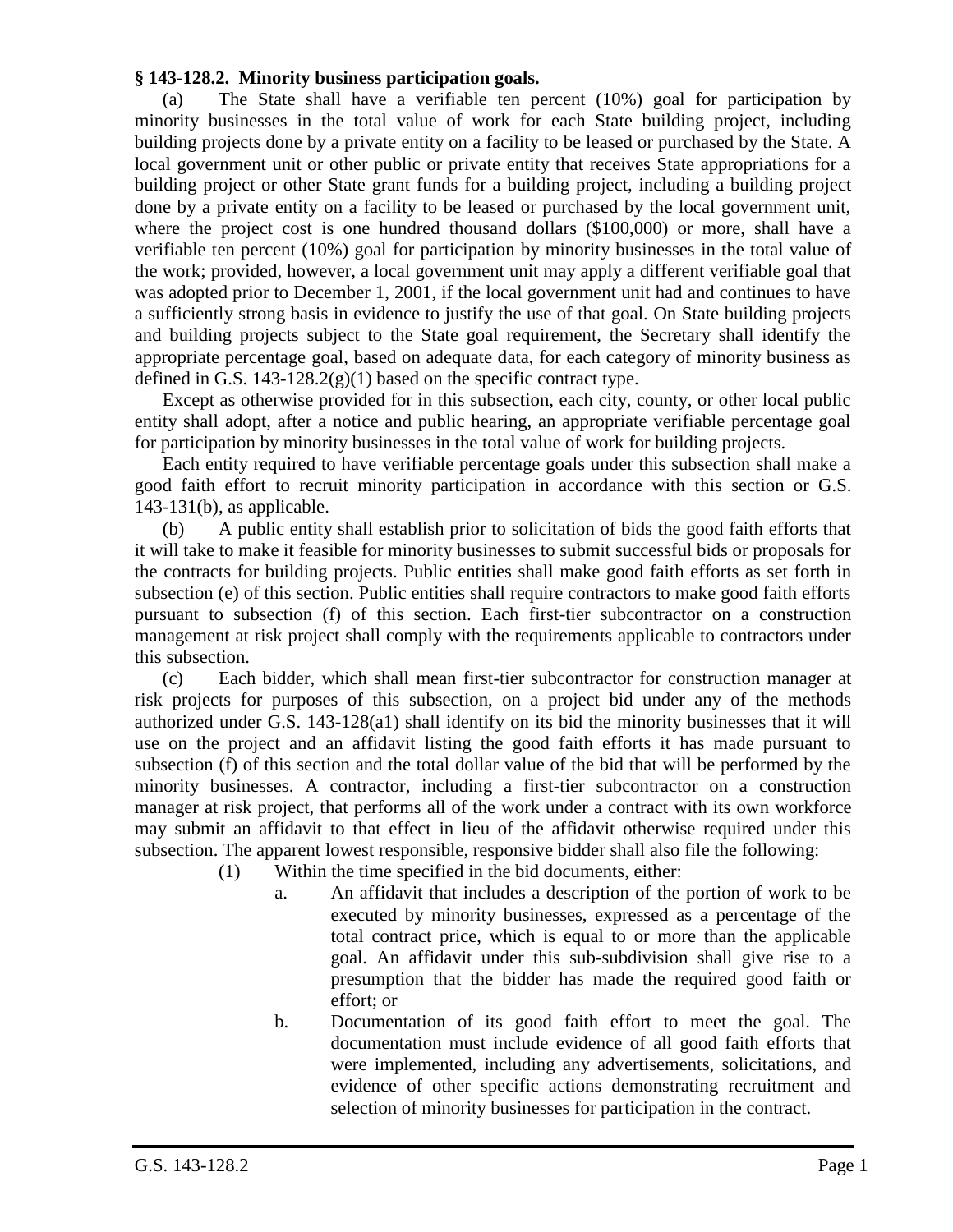(2) Within 30 days after award of the contract, a list of all identified subcontractors that the contractor will use on the project.

Failure to file a required affidavit or documentation that demonstrates that the contractor made the required good faith effort is grounds for rejection of the bid.

(d) No subcontractor who is identified and listed pursuant to subsection (c) of this section may be replaced with a different subcontractor except:

- (1) If the subcontractor's bid is later determined by the contractor or construction manager at risk to be nonresponsible or nonresponsive, or the listed subcontractor refuses to enter into a contract for the complete performance of the bid work, or
- (2) With the approval of the public entity for good cause.

Good faith efforts as set forth in G.S. 143-131(b) shall apply to the selection of a substitute subcontractor. Prior to substituting a subcontractor, the contractor shall identify the substitute subcontractor and inform the public entity of its good faith efforts pursuant to G.S. 143-131(b).

- (e) Before awarding a contract, a public entity shall do the following:
	- (1) Develop and implement a minority business participation outreach plan to identify minority businesses that can perform public building projects and to implement outreach efforts to encourage minority business participation in these projects to include education, recruitment, and interaction between minority businesses and nonminority businesses.
	- (2) Attend the scheduled prebid conference.
	- (3) At least 10 days prior to the scheduled day of bid opening, notify minority businesses that have requested notices from the public entity for public construction or repair work and minority businesses that otherwise indicated to the Office of Historically Underutilized Businesses an interest in the type of work being bid or the potential contracting opportunities listed in the proposal. The notification shall include the following:
		- a. A description of the work for which the bid is being solicited.
		- b. The date, time, and location where bids are to be submitted.
		- c. The name of the individual within the public entity who will be available to answer questions about the project.
		- d. Where bid documents may be reviewed.
		- e. Any special requirements that may exist.
	- (4) Utilize other media, as appropriate, likely to inform potential minority businesses of the bid being sought.

(f) A public entity shall require bidders to undertake the following good faith efforts to the extent required by the Secretary on projects subject to this section. The Secretary shall adopt rules establishing points to be awarded for taking each effort and the minimum number of points required, depending on project size, cost, type, and other factors considered relevant by the Secretary. In establishing the point system, the Secretary may not require a contractor to earn more than fifty (50) points, and the Secretary must assign each of the efforts listed in subdivisions (1) through (10) of this subsection at least 10 points. The public entity may require that additional good faith efforts be taken, as indicated in its bid specifications. Good faith efforts include:

(1) Contacting minority businesses that reasonably could have been expected to submit a quote and that were known to the contractor or available on State or local government maintained lists at least 10 days before the bid or proposal date and notifying them of the nature and scope of the work to be performed.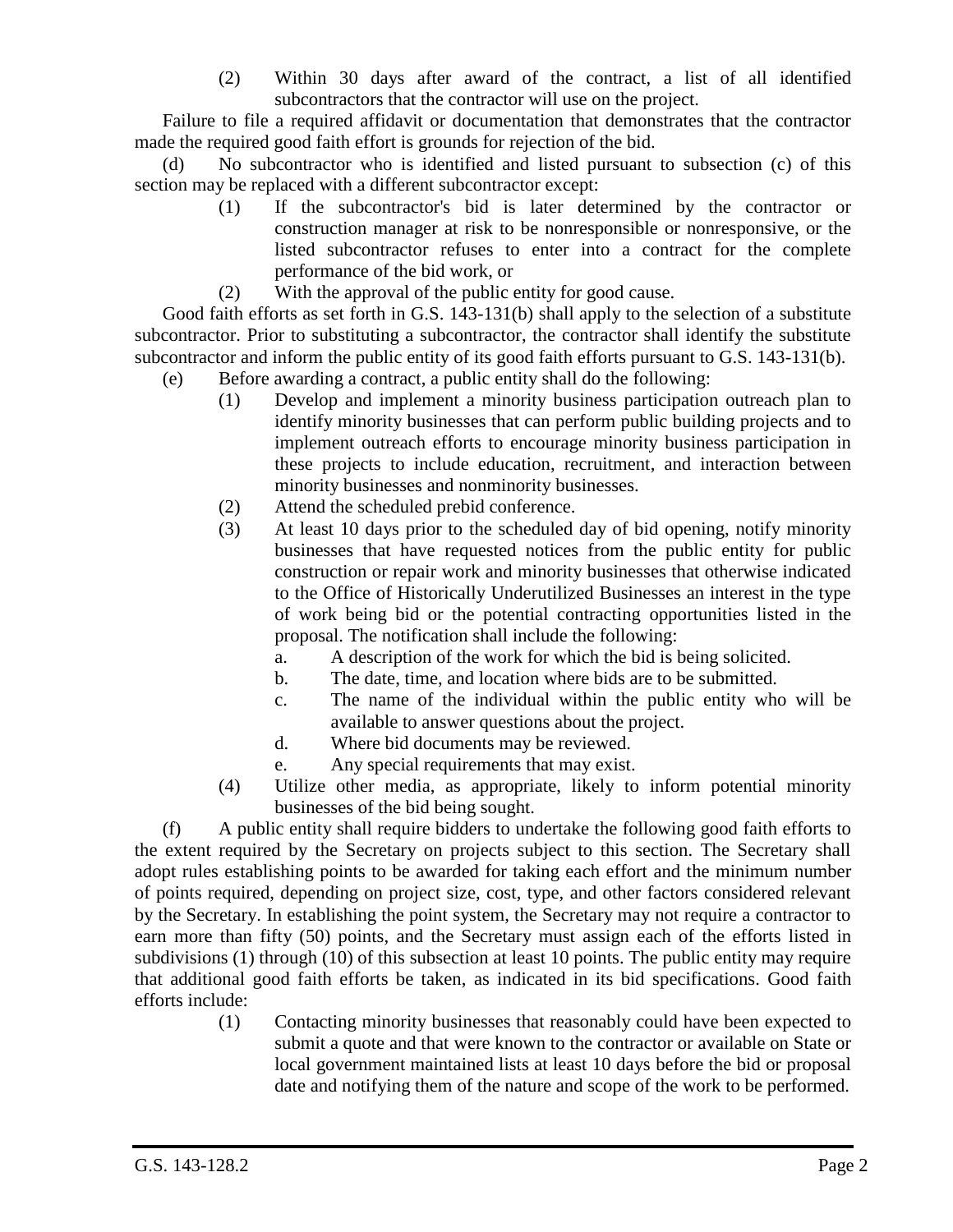- (2) Making the construction plans, specifications and requirements available for review by prospective minority businesses, or providing these documents to them at least 10 days before the bid or proposals are due.
- (3) Breaking down or combining elements of work into economically feasible units to facilitate minority participation.
- (4) Working with minority trade, community, or contractor organizations identified by the Office of Historically Underutilized Businesses and included in the bid documents that provide assistance in recruitment of minority businesses.
- (5) Attending any prebid meetings scheduled by the public owner.
- (6) Providing assistance in getting required bonding or insurance or providing alternatives to bonding or insurance for subcontractors.
- (7) Negotiating in good faith with interested minority businesses and not rejecting them as unqualified without sound reasons based on their capabilities. Any rejection of a minority business based on lack of qualification should have the reasons documented in writing.
- (8) Providing assistance to an otherwise qualified minority business in need of equipment, loan capital, lines of credit, or joint pay agreements to secure loans, supplies, or letters of credit, including waiving credit that is ordinarily required. Assisting minority businesses in obtaining the same unit pricing with the bidder's suppliers in order to help minority businesses in establishing credit.
- (9) Negotiating joint venture and partnership arrangements with minority businesses in order to increase opportunities for minority business participation on a public construction or repair project when possible.
- (10) Providing quick pay agreements and policies to enable minority contractors and suppliers to meet cash-flow demands.
- (g) As used in this section:
	- (1) The term "minority business" means a business:
		- a. In which at least fifty-one percent (51%) is owned by one or more minority persons or socially and economically disadvantaged individuals, or in the case of a corporation, in which at least fifty-one percent (51%) of the stock is owned by one or more minority persons or socially and economically disadvantaged individuals; and
		- b. Of which the management and daily business operations are controlled by one or more of the minority persons or socially and economically disadvantaged individuals who own it.
	- (2) The term "minority person" means a person who is a citizen or lawful permanent resident of the United States and who is:
		- a. Black, that is, a person having origins in any of the black racial groups in Africa;
		- b. Hispanic, that is, a person of Spanish or Portuguese culture with origins in Mexico, South or Central America, or the Caribbean Islands, regardless of race;
		- c. Asian American, that is, a person having origins in any of the original peoples of the Far East, Southeast Asia and Asia, the Indian subcontinent, or the Pacific Islands;
		- d. American Indian, that is, a person having origins in any of the original Indian peoples of North America; or